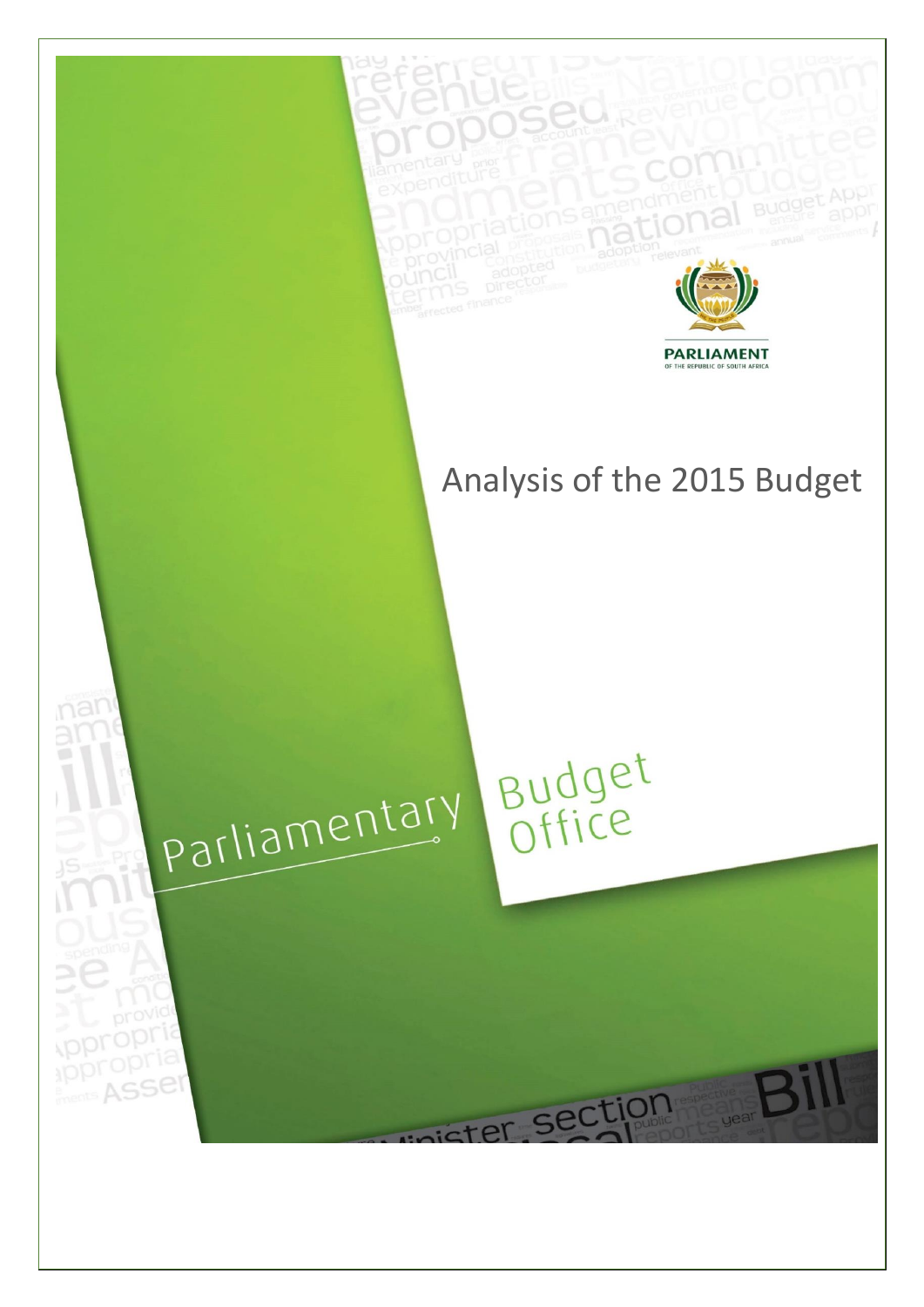The Parliamentary Budget Office (PBO) has been established in terms of the Money Bills Amendment Procedure and Related Matters Act (Act 9 of 2009). The PBO provides independent, objective and professional advice and analysis to Parliament on matters related to the budget and other money Bills. The PBO supports the implementation of the Act by undertaking research and analysis for the Finance and Appropriations Committees.

The PBO was requested to analyse the 2015 Budget. On the 3<sup>rd</sup> of March 2015 the PBO presented its analysis to a jointsitting of the Standing and Select Committees on Finance and Appropriations.

#### Director: Mohamed Jahed

Contributing authors: Rashaad Amra (editor), Brandon Ellse, Dumisani Jantjies, Seán Muller, Nelia Orlandi and Mmapula Sekatane

Inquiries: ramra@parliament.gov.za

# **Contents**

# <span id="page-1-0"></span>**Introduction**

The 2015 Budget was presented in a challenging context of slow growth and rising debt. The need to address rising debt is the imperative that shapes the budget.

Government responded to the effects of the global financial crisis by increasing spending to grow the economy. In 2009/10 government increased non-interest spending by R161bn. This began the expansionary phase of the "countercyclical" fiscal policy. Government had to increase borrowing as spending increased while revenue growth slowed. Debt has subsequently grown significantly. The country's debt-to-GDP level increased from 22 per cent in 2008/09 to 38 per cent by 2013/14.

The economy has however not returned to its pre-financial crisis growth level, despite the support from higher government spending. Since 2009 the economy grew by an average of 1.5 per cent annually compared to 4.9 per cent between 2004 and 2009. Increasing spending has increased the interest payments share of expenditure. Debt is expected to increase to 43.8 per cent by 2017/18.

In response to rising debt, in the 2014 Medium Term Budget Policy Statement National Treasury said "fiscal consolidation

can no longer be postponed". It proposed a "fiscal package" including a R27 billion increase in revenue and a reduction in non-interest expenditure of R25bn over 2 years (2015/16 – 2016/17). In the 2015 Budget, National Treasury stressed "the counter-cyclical approach has reached its limits". The detailed proposals of the fiscal package are presented in the 2015 Budget, and include:

- An increase in Personal Income Tax
- A 30.5 c/L increase in the general fuel levy
- A 50 c/L increase in the Road Accident Fund levy
- A UIF contribution holiday for one year
- Average nominal expenditure growth of 7.9 per cent a year over the 2015 MTEF period (consolidated noninterest)

With the proposals contained in the 2015 Budget, National Treasury expects the budget deficit to improve from 3.9 per cent in 2014/15 to 2.5 per cent in 2017/18.

### *Considerations*

In the 2014 MTBPS the Minister of Finance said that the budget "will not be balanced on the backs of the poor". It is important to assess how the poor are affected by the specific proposals of the fiscal package.

Naturally, the budget tabled is a ministry of finance or treasury approach to budgeting. It is primarily concerned with ensuring the financial health of the country, while meeting its expenditure priorities. If all needs were to be budgeted for, total expenditure would be considerably higher. This would therefore require additional revenue and/or borrowing.

In October 2014 South Africa updated its calculation of GDP in-line with international standards. The country's output was found to be higher than previously estimated. The result is that for a given target budget deficit (as a share of GDP), Treasury could increase expenditure.





#### <span id="page-1-1"></span>**Debt**

The current push for fiscal consolidation that drives many important components of the Budget derives primarily from concerns relating to public debt.

There are two ratios in particular that National Treasury appear to be concerned with, and which are also considered

**2 |** P a r l i a m e n t a r y B u d g e t O f f i c e - *A n a l y s i s o f 2 0 1 5 B u d g e t*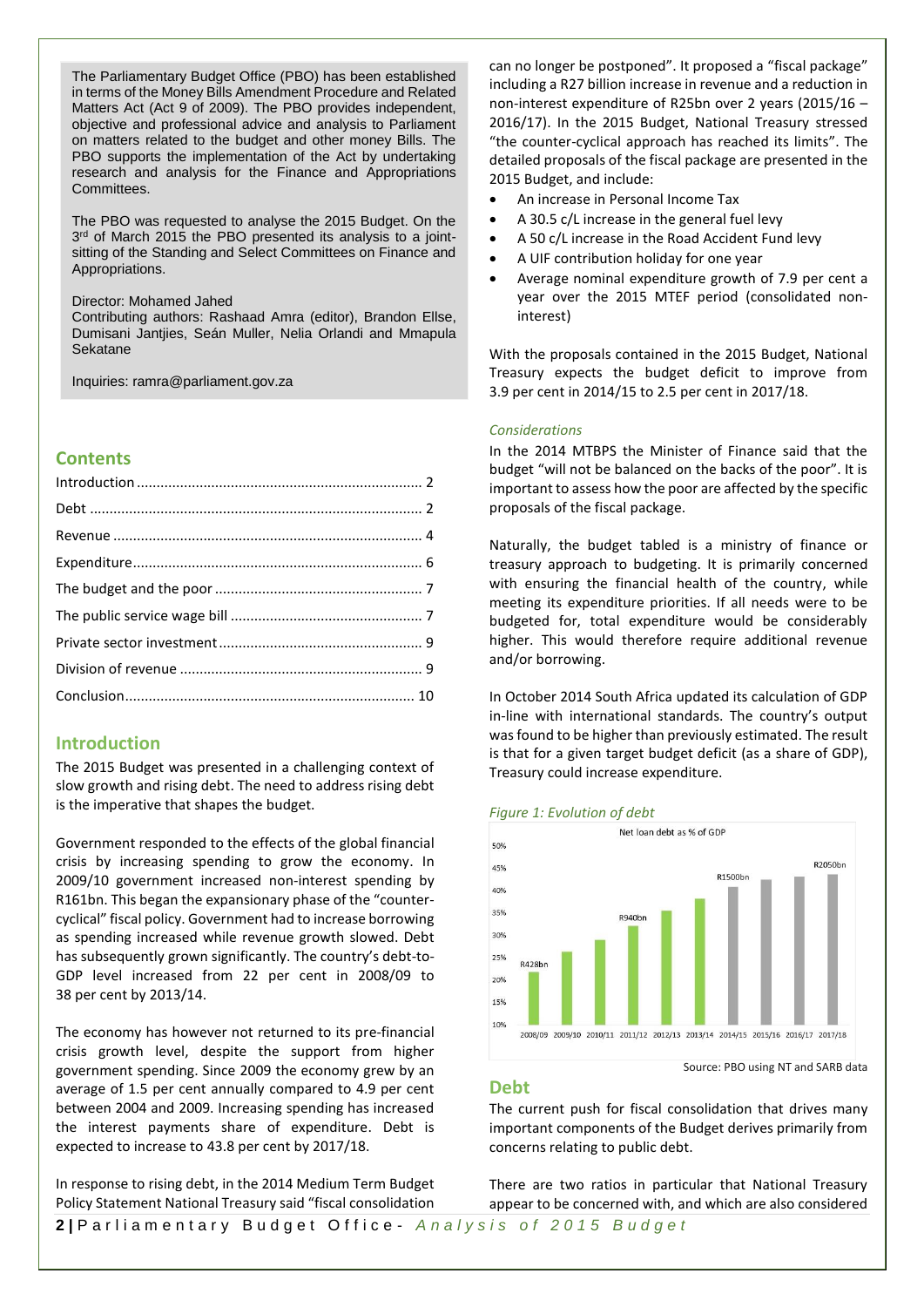by relevant external institutions such as the IMF and credit ratings agencies. These are: net loan debt as a per cent of GDP, and net liabilities as a per cent of GDP. Net liabilities includes provisions and contingent liabilities in addition to net loan debt. A contingent liability is expenditure that government may incur in the future, but depends on the occurrence of events that are uncertain.

National Treasury have previously indicated that they believe it would be prudent to keep net loan debt as a per cent of GDP below 40 per cent, and net liabilities as a per cent of GDP below 50 per cent.

Such prudency levels are typically based on various forms of 'debt sustainability analyses'. Two questions for such analysis are:

- 1. Can a country service its debt (interest) payments?
- 2. Will a country be able to repay its loan debt, or 'refinance' it when it falls due?

Answers to these questions depend on the existing level of debt and interest costs, but also forecasts and expectations of economic growth and revenue collection, as well as investor confidence. Investor confidence is controversial because it can be highly subjective. It nevertheless may affect credit ratings, and consequently debt costs and the ability to obtain new loans.

Under the proposed fiscal framework, the growth of net loan debt will decline to 43.8 per cent by 2017/18 based on current plans and projections. Net liabilities will grow to a maximum of 58.1 per cent over the MTEF period. Both of these are above the thresholds discussed above, though the SADC guidelines and IMF analysis suggest a threshold of 60 per cent for net liabilities.





Source: PBO using NT and SARB data

Figure 2 shows the change in net debt and contingent liabilities, and its composition (as % of GDP), over the last decade, and the forecast for the MTEF period. Net loan debt has grown rapidly since 2008 due to slower economic growth and government's counter-cyclical policy. Provisions, guarantees and other contingent liabilities have also grown in absolute terms, but have decreased in relative terms. In other words, net debt is a higher proportion of the total net liabilities than it has been in the past.

However, it is important to note that these figures do not include guarantees to state owned entities that have not yet been used as a basis for borrowing. For example, Eskom has debt guarantees of R350 billion but has only borrowed against R224.9 billion.

It is critical to determine whether the thresholds used are appropriate, because maintaining a particular threshold implies lower borrowing and therefore either lower expenditure, higher revenue or (as in 2015 Budget) both. Their appropriateness depends on at least three main considerations:

- 1. Debt sustainability.
- 2. The expected relationship between government spending, economic growth and revenue collection. If lower government spending results in lower growth and revenue it could compound fiscal challenges. As a result this relationship is at the centre of the debate relating to austerity in OECD countries.
- 3. Policymakers' preferences relating to the balance of risk and benefits in relation to debt financing and reducing planned government expenditure.

On the one hand, reductions in government expenditure could slow growth and job creation, while increases in taxation could discourage economic activity. On the other hand, high debt levels could expose the country to shocks or credit downgrades and require more drastic reductions in future.

National Treasury has not provided any assessment of debt sustainability with the Budget documents. The IMF recently conducted a debt sustainability analysis as part of its Article IV consultation. In relation to contingent liabilities it modelled the outcomes of a 'shock' in which 75 per cent of government's guarantees were called upon. The IMF found that the effects on debt would place the country in a 'high risk' zone. However, this is an 'extreme' scenario and may not be a good guide as to what is an appropriate level.

Most contingent liabilities are debt guarantees provided by the Treasury to state-owned enterprises. In times where the fiscus is under pressure it may be desirable to shift more of the funding burden to future periods, through borrowing, debt guarantees or increased tariffs. However, this needs to be done with adequate consideration for debt sustainability (risk), intergenerational equity and consequences for the broader economy and citizens. Furthermore, utilising debt guarantees to shift the burden has implications for the risk levels of total public sector debt.

The PBO has been requested by the Standing Committee on Finance to produce a report on various aspects of SOE financing, which will be presented to the Committee in April. The report builds on the report and recommendations of the Presidential Review Committee on State-owned Entities. An important point from the PBO report is that the financial status of an enterprise is a function of a complex, and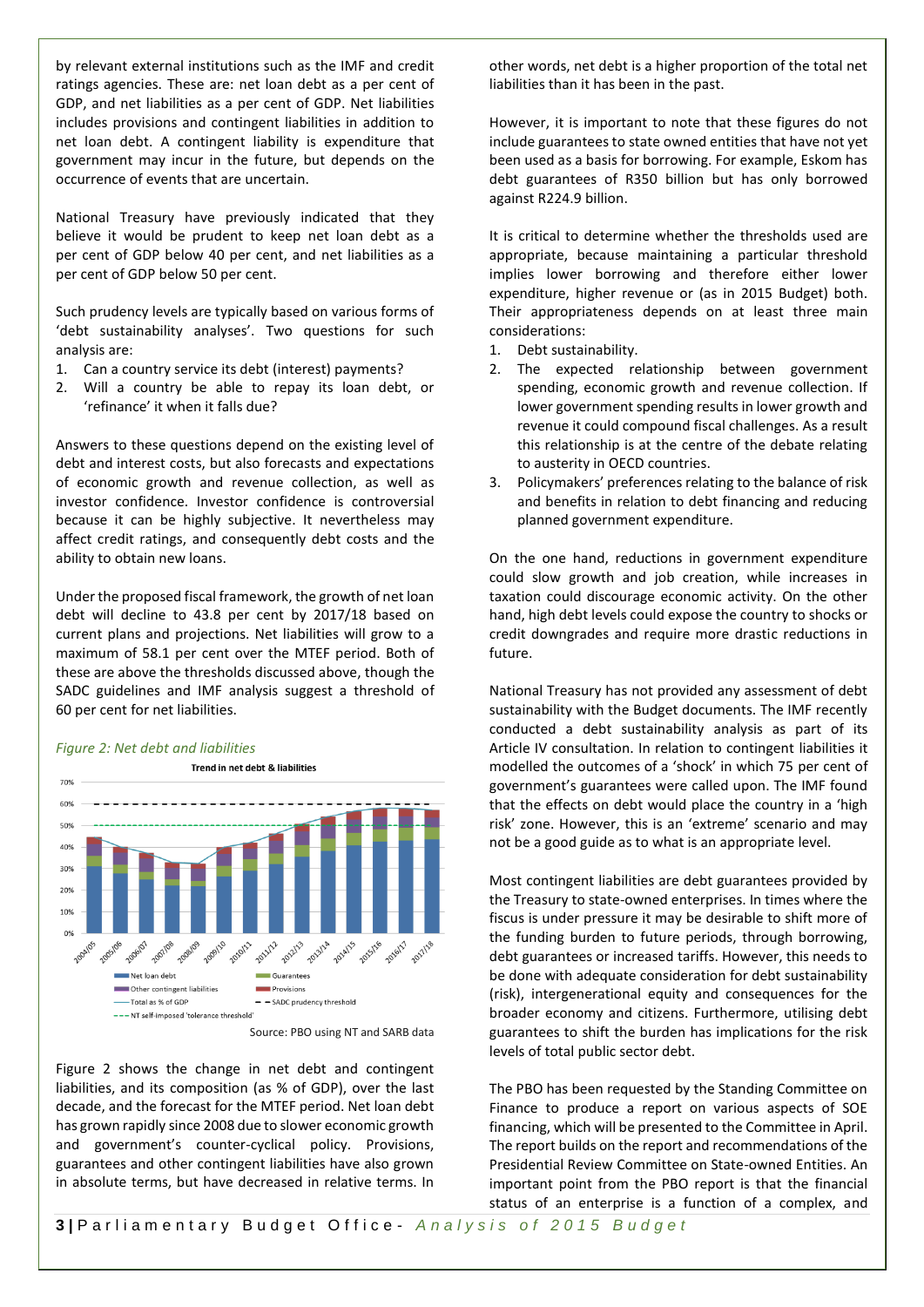sometimes ill-defined, governance and regulatory framework interacting with the political, social and economic environment. Short-term and long-term measures to address SOE funding, as discussed in the 2014 MTBPS and 2015 Budget Review, need to take this into account.

## <span id="page-3-0"></span>**Revenue**

In the 2014 Medium Term Budget Policy Statement National Treasury proposed a R25 billion increase in revenue over the next two years as part of the fiscal package. The 2015 Budget presents the details.

## *Considerations*

Countries have a wide range of options to raise revenue. In determining the optimal tax structure there are several important considerations.

A basic consideration is the incentives facing individual taxpayers and firms. While it seems that increasing the company or personal income tax rate may increase government revenue, the relationship is not obvious. Companies may choose to relocate or reduce taxable income to avoid higher tax, which may reduce national revenue. Higher tax rates also reduce income available for investment and spending. In the case of South Africa, where household consumption is a key driver of growth, lower after tax income will decrease consumption. It is therefore important to consider the effect of taxation on the economy.

Maintaining the progressivity of the tax regime is particularly important in South Africa. A tax is considered progressive if the tax rate increases as the income or wealth increases.

The burden on different categories of taxpayers is also an important consideration. At present individual taxpayers contribute over 30 per cent to national tax revenue.

National Treasury emphasised that tax proposals contained in the 2015 Budget maintain the progressivity of the tax system. However, this point was not substantiated. For Parliament's oversight role it would be useful if National Treasury provided any estimates of the impact on progressivity.

## *Key tax proposals*

The effectiveness of the proposed changes to the tax regime is best assessed through actual revenue collected.

Figure 3 shows the main revenue proposals from the 2015 Budget with the expected effect on the consolidated budget. The circles overlap where taxpayers are affected by more than one of the proposed revenue changes.

The key tax proposals include:

1. A one percent increase in personal income marginal tax rates for those earning more than R 189 000 per year. This will add an additional R8 billion to the fiscus for the 2015/16 financial year. Below the R15 billion required according to the 2014 MTBPS and 2015 Budget.

- 2. A one-year UIF "holiday" for employees and employers for 2015/16. This is in response to the large surplus accumulated by the UIF. This will reduce consolidated budget revenue by R15 billion. This amount will be shared by employers and employees.
- 3. Proposed increases of 30.5 cents per litre to general fuel levy and 50 cents per litre to the Road Accident Fund levy. These increases are expected generate revenue from direct and indirect users of petrol totalling of R6.49 billion for the 2015/16 financial year.
- 4. Consumption taxes, also known as "sin taxes", on alcohol and tobacco will increase to maintain momentum from previous years. These increases are expected to generate an additional R1.8 billion.
- 5. Medical credit changes are expected to decrease consolidated budget revenue by R 92 million.
- 6. Property transfer duties have become more progressive. The threshold for exemption from transfer duties has been increased to R750 000, while duties on higher value property have increased. These changes are expected to raise an additional R100 million in 2015/16.
- 7. The energy-efficiency tax incentive is expected to reduce revenue by R150 million for 2015/16.

*Figure 3. Effect on budget of selected revenue proposals*



The net effect of current tax proposals cannot be reliably and accurately estimated prior to implementation. However it does appear that that individual taxpayers may bear a significantly higher burden than businesses.

#### *Revenue instruments*

South Africa raises tax revenue through several instruments. Personal Income Tax (PIT), Corporate Income Tax (CIT) and Value-added Tax (VAT) are the three main sources, and generate over 80 per cent of tax revenue. Figure 5 shows PIT's contribution to tax revenue increasing overtime while CIT's share decreases. The trend should be noted in considering changes to the tax regime.

Individual tax payers are affected by several of the revenue proposals. This includes the increase in PIT, the general fuel levy, the Road Accident Fund levy, and sin taxes. Combined with rising fuel prices due to a weakening rand, and a likely increase in electricity prices, individual tax-payers may experience a decline in disposable income. This is a concern for growth as the South African economy depends on household consumption.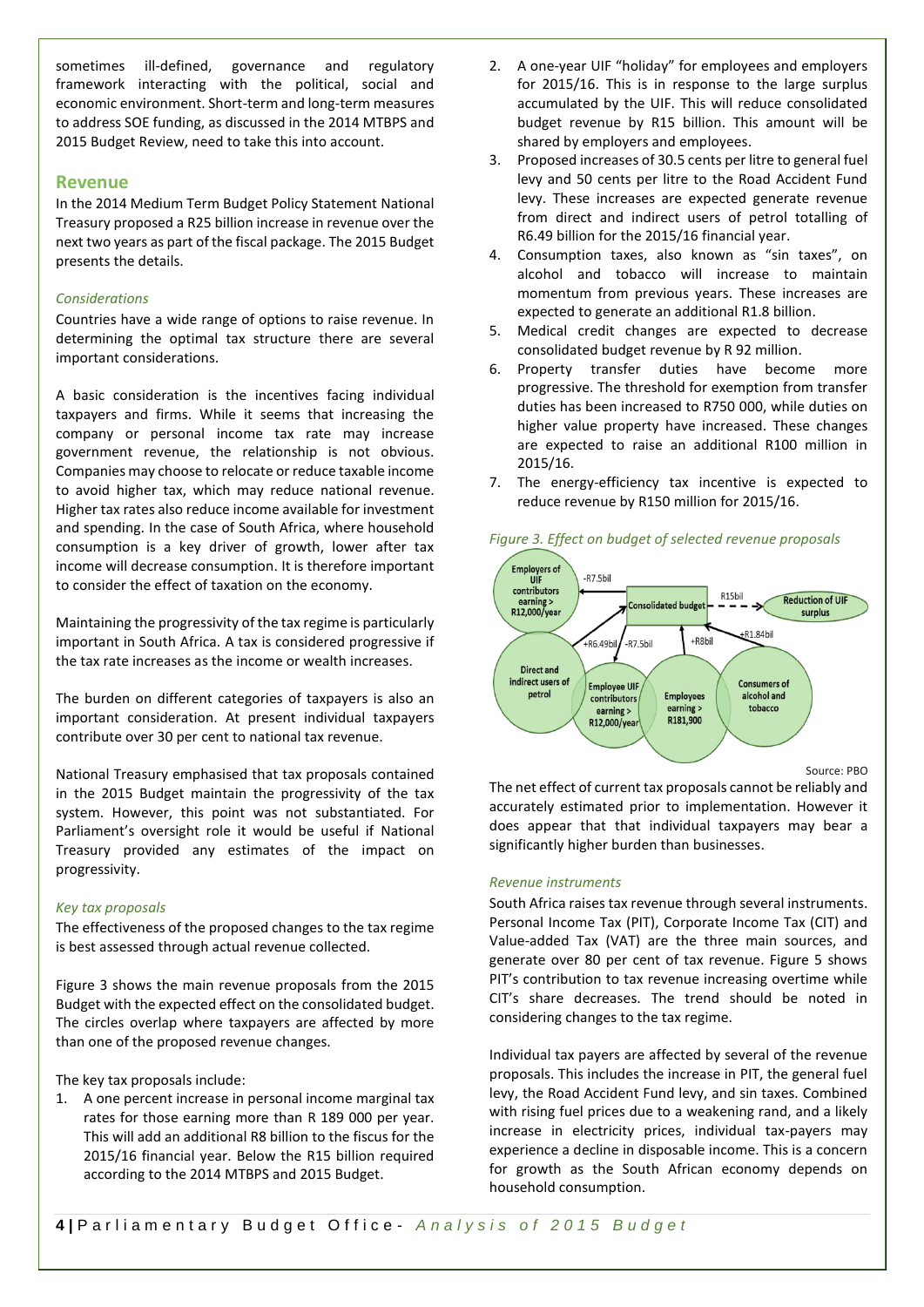

Source: PBO using NT data

No changes were proposed to CIT. CIT has remained at 28 per cent since 2006 when it was reduced from 29 per cent. It is not clear if the reduction has attracted greater investment. While there may be valid reasons for leaving CIT unchanged, the 2015 Budget did not provide any reasons.

The Minister announced amendments to the current legislation to combat the practice of Base Erosion and Profit Shifting (BEPS) in South Africa. South Africa has had legislation to combat the BEPS since 1995, with many countries looking to South Africa for best practice. The Minister did not provide an estimate of the revenue that could be raised, and the associated costs in combatting BEPS.

South Africa's VAT rate has remained unchanged at 14 per cent since 1994 when it was increased from 10 per cent. Compared to other developed and developing countries, South Africa's VAT rate is relatively low. It is therefore argued that VAT could have been increased to raise the revenue required. The recent experience of the UK shows how VAT can respond to economic conditions. In 2008 the UK lowered its VAT rate by 1.5 per cent for a single year to stimulate the economy. However there are negative consequences associated with increasing VAT. The Davis Tax Committee's reports on tax systems, including VAT, are expected in 2016. Government may have to consider increasing VAT in the short term.

South Africa's contribution to the Southern African Customs Union (SACU) is a concern for government. South Africa's payment to fellow member states Botswana, Lesotho, Namibia and Swaziland has increased substantially since 2011/12 and is expected to stabilise by 2017/18. Without undermining the country's commitment to the customs union and regional development, it may be appropriate to review the revenue sharing formula.

#### *Incentives for economic growth*

Government has in recent years provided several incentives to promote growth. The goal has been to attract domestic and foreign investment. It is expected that the cost of providing incentives, in terms of revenue foregone and expenditure incurred, would be outweighed by the benefits. Expected benefits include higher growth, increased employment and lower inequality. The 2015 Budget introduced additional incentives for business. While it is not possible to attribute direct causality to incentives and observed outcomes, it is critical to evaluate the effectiveness of past incentives in relation to the associated costs.

#### *Unemployment Insurance Fund*

One of the major proposals in the Budget concerns the Unemployment Insurance Fund (UIF) contributions. The proposal is a once-off reduction, for 2015/16, in the contributions by employers and employees. This is because the Fund has been running annual surpluses and has accumulated net assets of R110.1 billion by 2014/15 – despite increased payments following job losses from the financial crisis.

This UIF proposal has a significant impact on the incidence and progressivity of the revenue proposals. It reduces the per cent of income paid in income tax and UIF for middleand lower-income taxpayers, even with the increase in marginal income tax rates. But it does not entirely offset marginal income tax increases for those earning higher incomes.

From a policy point of view it is important to consider why the UIF has accumulated such a large surplus, whether the proposal is an appropriate way of reducing the surplus, and what longer-term measures may be appropriate to remedy the situation.

There are three main reasons why the surplus might have accumulated to such an extent:

- 1. Mandated contributions in excess of what is required
- 2. Under-claiming of benefits
- 3. Collection/accumulation of surplus in expectation of future shock(s)

If the contribution is excessive then this unnecessarily increases the cost of labour at a time when unemployment is high and job creation a major priority.





The evidence shown in Figure 6 suggests that the required contributions are excessive relative to the benefits available. However, a definitive conclusion would require more information on potential UIF recipients instead of actual claimant numbers.

**5 |** P a r l i a m e n t a r y B u d g e t O f f i c e - *A n a l y s i s o f 2 0 1 5 B u d g e t*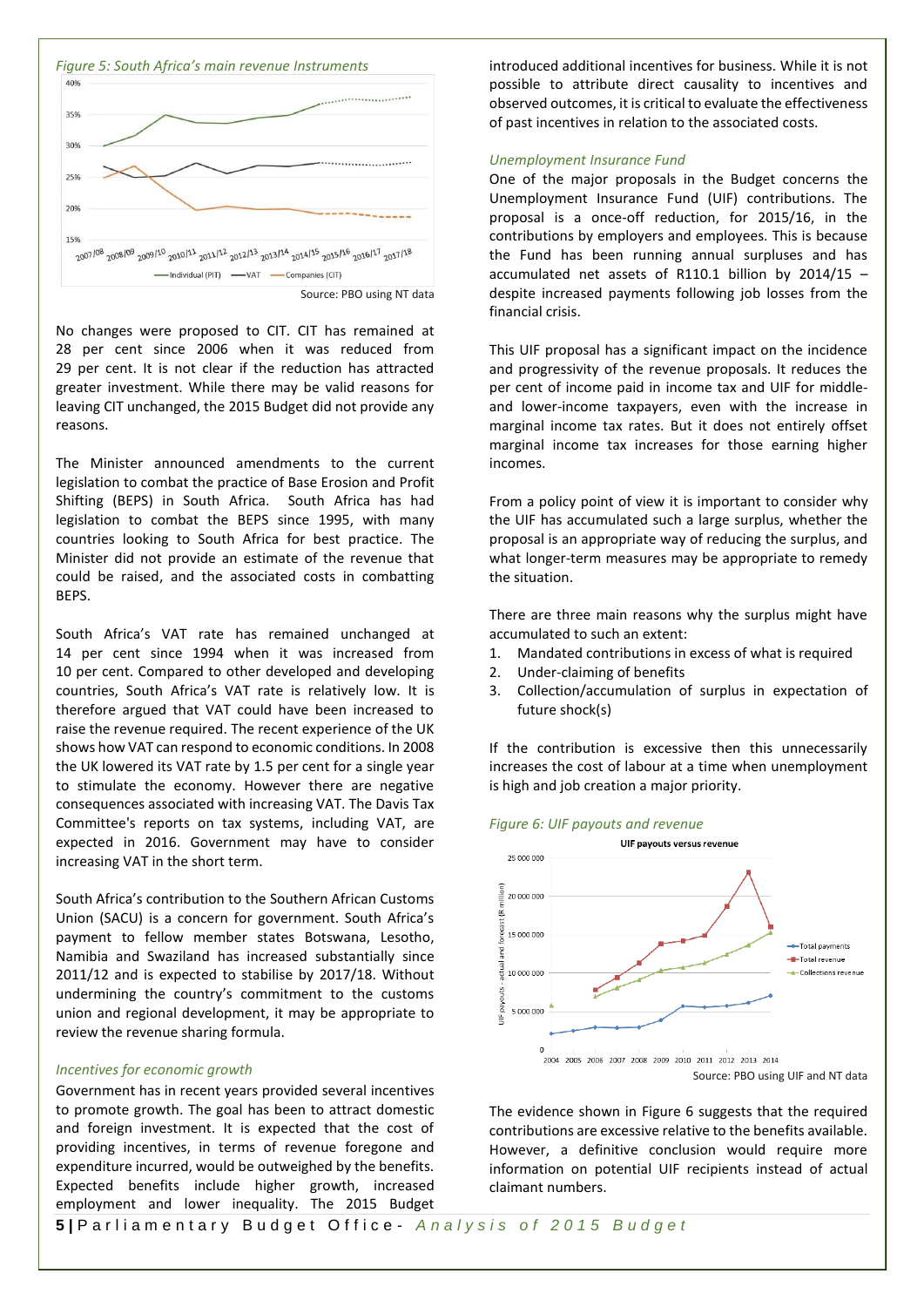Nevertheless, one concern is that returning the UIF surplus in the manner proposed is a relatively crude remedy since it may 'compensate' employers and employees different to those who made the original contributions.

Figure 7 shows the change in UIF payments over time (from 2004/05 to 2012/13), by claim type. The black line shows the total number of claims in a given year. This shows that the UIF did 'respond' to the economic downturn, with a large increase in claims from 2007/8 to 2009/10.

### *Figure 7: Composition of UIF payouts*



However, the preceding graph showed that total revenue has nevertheless consistently exceeded payments and in recent times the extent of the gap has actually increased – contrary to what one might expect for a social security scheme.

# <span id="page-5-0"></span>**Expenditure**

In-line with the fiscal package contained in the 2014 MTBPS, revisions to the 2015 MTEF includes a decline in the noninterest expenditure. Other key components include revisions to the macro structure of government, and the identification of strategic priorities for the 2015/16 financial year.

Over the 2015 MTEF non-interest expenditure declines by R25 billion. This decline will be phased-in over the 2015/16 and 2016/17 financial years. Consolidated expenditure is however estimated to grow by an annual average of 7.9 per cent over the 2015 MTEF period. Real expenditure growth over the next three-years will be slower than the previous period. The slowdown in expenditure growth is uneven across functions. For example, spending growth for social services (including social protection, health, basic education and local economic development) is expected to grow at an annual average of 7.2 per cent over the medium term, while spending growth in general public services grows at 2.6 per cent.

In May 2014 the President announced a new Cabinet. The appointment of new ministers and deputy ministers required the reorganisation of national departments as well as the establishment of new departments. Table 1 shows the

newly created departments and the departments from which the function and funds have been shifted.

*Table 1: New departments and function shifts*

| <b>Newly created Departments</b>                                  | Departments from which all or<br>some functions and funding<br>have been shifted        |  |
|-------------------------------------------------------------------|-----------------------------------------------------------------------------------------|--|
| Planning, Monitoring and<br><b>Evaluation</b>                     | The Presidency: Performance<br>Monitoring and Evaluation                                |  |
| <b>Water and Sanitation</b>                                       | Human Settlements and Water<br>Affairs                                                  |  |
| Women                                                             | Women, Children and People<br>with Disabilities                                         |  |
| <b>Small Business Development</b>                                 | Trade and Industry                                                                      |  |
| <b>Telecommunications and</b>                                     | <b>Public Enterprises and</b>                                                           |  |
| <b>Postal Services</b>                                            | Communications                                                                          |  |
| <b>Communications</b>                                             | Government Communication<br>and Information Systems, The<br>Presidency and Home Affairs |  |
| Office of the Chief Justice and<br><b>Judicial Administration</b> | Justice and Constitutional<br>Development                                               |  |

Note: The Office of the Chief Justice and Judicial Administration has been included in the Department of Justice and Constitutional Development for the 2015 budget

## *Strategic priorities for growth*

In the State of the Nation Address, the President said that the economy needs a major "push forward". The President outlined the country's nine point plan to boost growth and create jobs. The nine strategic priorities were further emphasised by the Minister of Finance with the tabling of the 2015 Budget. The nine for 2015/16 are:

- 1. Resolving the energy challenge
- 2. Revitalising agriculture
- 3. Adding value to our mineral wealth
- 4. Enhancing the Industrial Policy Action Plan (IPAP)
- 5. Encouraging private investment
- 6. Unlocking the potential of small enterprises
- 7. Infrastructure investment, and
- 8. Reducing workplace conflict
- 9. Support for implementation of the National Development Plan through in-depth, results-driven processes, known as *phakisa laboratories*.
- 10. To demonstrate the alignment of funding priorities with stated strategic priorities, the proportion of total spending of selected categories within the economic affairs functional classification is shown in Figure 8.

The vertical line in the Figure 8 shows the original budget allocation for 2014/15. The subsequent data points show the revised expenditure for 2014/15 and the estimated expenditure over the 2015 MTEF. The proportion of total spending on most categories decreases from the revised estimated expenditure and over the 2015 MTEF. The proportion received by mining, manufacturing and construction spending is the only category that increased from the original 2014/15 budget allocation.

The downward trend can be attributed to the slowdown in growth within this function group, and the R25bn expenditure reduction from the 2015 MTEF.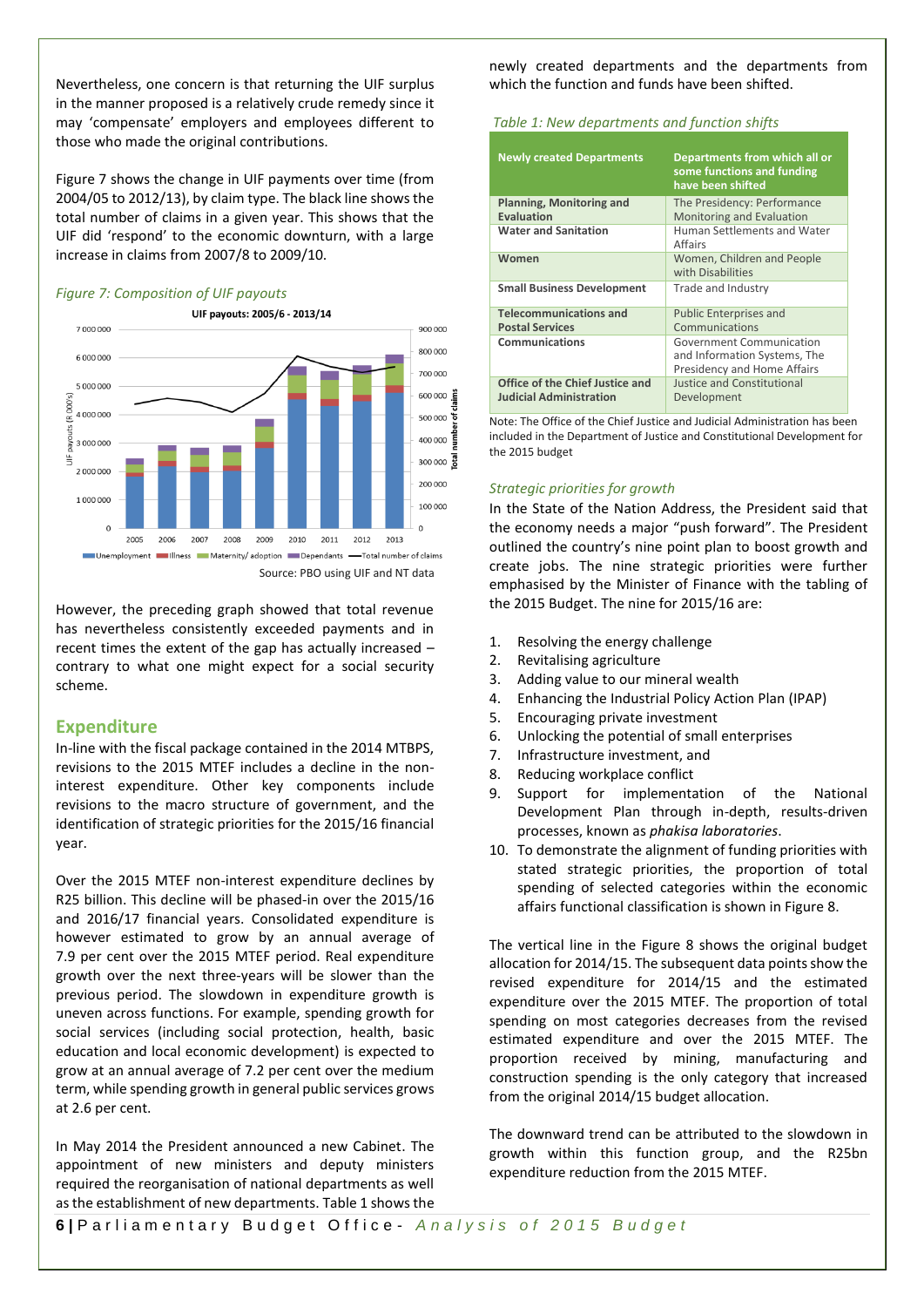

Source: National Treasury

It is, however, expected that funds allocated towards priority areas should not be reduced. It is further acknowledged that the realisation of a particular priority may result in fewer resources being available for other priorities.

## <span id="page-6-0"></span>**The budget and the poor**

The Minister of Finance stated during the 2014 MTBPS that "the national budget will not be balanced on the backs of the poor". While this is an important commitment, for the claim to be assessed a definition of the "poor" is required.

Poverty in a narrow sense is measured using income. Development economists, however, increasingly use multidimensional definitions of poverty. These include access to housing, health care, education, services, resources and measures of social dynamics. However, South Africa does not have an official definition of the poor or poverty, and the country has not committed to an official poverty line.

Government departments use the term "the poorest of the poor" to refer to beneficiaries of state policies and interventions. As in the case of poverty, this term has no official definition but it is used loosely to refer to the vulnerable groups within the country such as poor children, pensioners, women-headed-households and, citizens in rural areas.

To protect poor households and provide coverage for a large number of beneficiaries, the 2015/16 budget for social protection grows by 7.9 per cent. Social protection is an important safety net that helps alleviate poverty and some of the hardships of unemployment. The social transfer system of South Africa has a considerable impact on poverty.

## *A pro-poor budget?*

The 2015/16 budget contains elements that are pro-poor and others that aren't.

Pro-poor elements:

- The increase in the value of social grants is a pro-poor change. National Treasury have indicated that the level would be reviewed at the 2015 MTBPS, this may allow for protection of the grant against inflation.
- Proposed changes to Personal Income Tax are pro-poor as low income earners are exempt from increases to the marginal tax rate.
- National Treasury also left VAT rate unchanged, leaving the VAT burden on the poor unchanged.

Non pro-poor elements:

- While the increase in social grants is greater than the estimated headline inflation, the poor may still be worse off. A large share of the consumption basket of lowincome households is comprised of food, fuel and electricity. These items have experienced price increases in excess of headline CPI, this implies that inflation for the poor is higher than headline CPI.
- Increase in electricity tariffs, fuel and Road Accident Fund (RAF) levies will affect the poor disproportionately as a greater share of income is spent on fuel and electricity.
- The single year UIF contribution "holiday" is positive, but only benefits employers and those who are employed.

### *Sustainability of grants*

Social grant expenditure remains stable at 3 per cent of GDP. The performance of the economy, particularly in terms of employment, is a risk to the sustainability of social grant expenditure. If growth continues to slow and unemployment increases, government may face increasing debt and higher number of social grant beneficiaries.

An additional consideration regarding the sustainability of grants is the burden on tax payers. At present, over a quarter of the country's population depend on social grants.

# <span id="page-6-1"></span>**The public service wage bill**

National Treasury flagged the growing public wage bill as a concern in the 2014 MTBPS, and instituted a moratorium on filling of non-funded vacant positions. It identified the public wage bill as a key risk to the fiscal framework in the 2015 Budget. This section draws from the PBO's work on the public wage requested by the Standing Committee on Finance, which will be presented in April 2015.

The major cost drivers of the public wage bill are:

- 1. Growth in the employment level of the public service
- 2. Cost of living adjustments in excess of inflation
- 3. Policy initiatives including the Occupational Specific Dispensation (OSD)

The South African government appears to have adopted different strategies with respect to the size of the public service since 1994. In some cases these strategies have been deliberate while in other cases the trends may be the outcome of circumstances.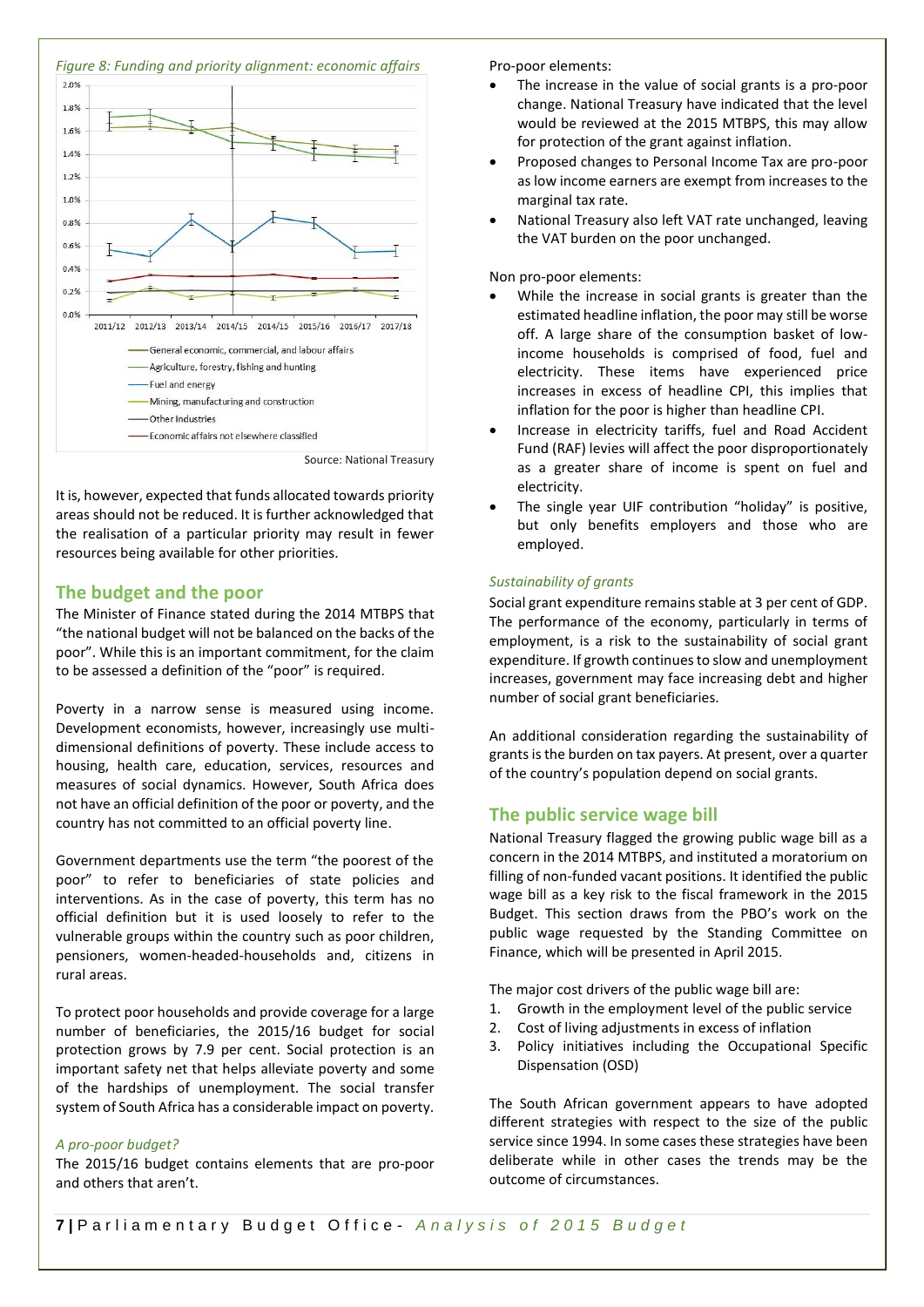#### *Figure 9: Employment growth, 1994-2014*



Source: South African Reserve Bank

Between 1994 and 2003, government gradually decreased the size of the public service at a time when the economy was growing between two to four per cent. After 2003 up until 2008, government's employment pattern reverted to a typical pro-cyclical public service response as is typical of the policy employed by the Organisation for Economic Cooperation and Development (OECD) countries. During this period, the size of the public service grew in-line with the private sector and global economic growth.

After the global financial crisis in 2008, growth decreased substantially leading government to adopt a counter-cyclical response. This resulted in a substantial increase in the size of the public service relative to the shrinking private sector. This growth was also likely the outcome of the implementation of the OSDs in 2007.

Growth in the public service appears to have reached a turning point as of late 2014. The announcement of a freeze in non-essential vacant posts in the 2014 Medium Term Budget Policy Statement may deter further growth over the medium-term. Private sector employment growth in recent years has been negligible partly because of a decrease in labour intensity and investment. This means that in the future, overall job growth may stagnate which could increase unemployment.

#### *Public sector wage settlements*

It should be noted that National Treasury has limited powers to contain the wage bill. National Treasury can only limit the compensation budgets for government departments and entities. In doing so, it can reduce the transfer of funds to departments and entities with previously funded vacant positions no longer considered essential. "Non-essential" is likely to mean managerial and administrative positions. However, assessments will be made on a case-by-case basis. National Treasury has little direct control over the cost-ofliving wage adjustments agreed upon with public sector unions.

Typically, government budgets for a CPI plus one per cent adjustment in wages for public servants each year. The credibility of these estimates is questioned when persistently unrealised. Unreliable budget estimates lead to

investors and credit ratings agencies re-evaluating the sustainability of government's finances. This can limit investment by inhibiting effective planning and/or result in credit ratings downgrades.

Government's cost of living adjustment estimates are often exceeded (particularly when single-year wage adjustment agreements have been concluded). This suggests that public sector labour unions have been successful in persuading government to deviate from their planned budgets. Government may be less likely to meet future budget estimates for the public wage bill should the existing bargaining dynamics continue.

#### *The evolution of the public wage bill*

While the public service wage bill has increased in real terms from 1994/95 to 2014/15 (by approximately 122 per cent), the growth in the overall budget has been higher (approximately 151 per cent). The share of the public wage bill has therefore decreased as a percentage of total expenditure and GDP from 1994 to 2008.

However, after 2008 the substantial increase in the size of the public service (partially the outcome of the implementation of OSD) accompanied by persistent cost of living adjustments, in excess of the CPI plus one per cent, has led to a marked increase in the size of the public wage bill. Over the past decade, the average remuneration per publicsector worker has increased by more than 80 per cent in real terms, with an average annual growth rate of more than 6 per cent above inflation.

Studies suggest that upward adjustments in the public wage bill are difficult to reverse. In South Africa's case, this has had the effect of worsening the budget balance and reducing the fiscal responsiveness of the state to future downturns in economic activity. Research by the Department of Public Service and Administration finds that the increases in the average pay per worker in the public service have not been met by increases in productivity, which poses a threat to the fiscus.

Data from the World Bank shows that South Africa's public wage bill prior to 2008 was higher (as a percentage of total expenditure, revenue and GDP) than the averages of low, middle and high income countries.

#### *Sustainability analysis*

In exploring the sustainability of the public sector wage bill, it is necessary to observe how the wage bill is affected by different key drivers. The PBO analysed scenarios to illustrate the effect of changes to the following components on the wage bill: 1) average wage settlement level 2) employment growth due to creation of new funded posts 3) vacancy rate.

Three scenarios were considered.

1. The first scenario, referred to as "*compliance*", assumes government adheres closely to its commitments, and budget estimates are realised.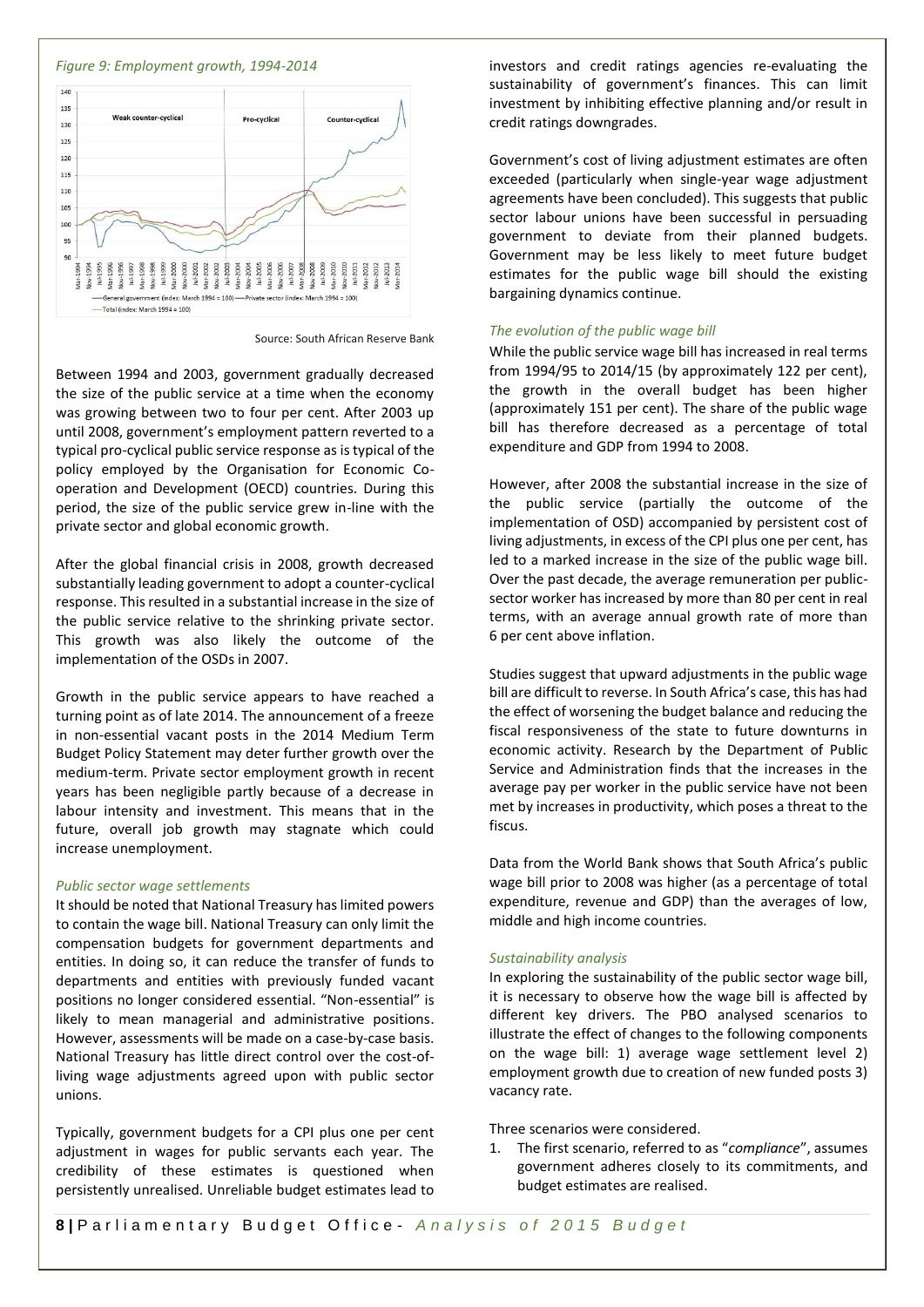- 2. Scenario two, "partial compliance", entails government partially complying to its commitments, with budget estimates marginally exceeded due to a cost of living adjustment greater than CPI plus one per cent.
- 3. Scenario three, "recent trends continue", entails the public wage bill continuing to grow as it has in recent years.

Under the *compliance*, South Africa's budget deficit will be closely in line with what has been estimated by National Treasury. *Partial compliance* would result in the wage bill growing to 36.4 per cent of total expenditure. *Recent trends continue* would result in the wage bill growing to 37.4 per cent of total expenditure. Should scenario two or three materialise, government has the choice of funding the increase in the wage bill by borrowing more and increasing government debt or maintaining its debt levels by cutting spending in other areas.

Additional financing is required when employment levels increase and average wage settlements are at levels above "inflation plus one per cent". The additional finance requirement can be acquired from reallocating funds from other expenditure items, increasing borrowing, drawing on the unallocated reserves, or a combination of the above. Employing each of these options has its own set of likely consequences and risks. Reallocating funds from goods and services is likely to negatively affect service delivery, while drawing on the unallocated reserves increases the country's vulnerability in the event of fiscal and economic shocks. Increasing borrowing will increase interest expenditure, crowding-out other expenditure and increasing the likelihood of the country missing its budget deficit targets.

It is important to ensure that the containment of the public wage bill is done responsibly. It will therefore be important to monitor the personnel headcounts and compensation budgets of departments and entities to ensure that the slower budget growth does not compromise on their capacity to deliver on their mandates. This is particularly the case for departments performing functions that serve the most vulnerable populations, such as health and education services.

## <span id="page-8-0"></span>**Private sector investment**

Encouraging private investment is a central theme of the 2015 Budget. This is part of government's nine point action plan to boost growth and create jobs.

Growth in private sector capital investment contracted over the last two quarters, the first time since the second quarter of 2010. The reasons behind the recent contraction are unclear. National Treasury suggests that this is the result of a loss in business confidence, and that a recovery in investment growth by general government will lead private sector investment higher (also known as the crowding-in effect).

Data on investment suggest that the private sector is currently undertaking only investment required to maintain current operations. This is reflected in the rate of increase in the cash held by corporates and close corporations. The rate of increase of these bank deposits in the last few years has been in excess of inflation, reflecting the accumulation of cash. The most recent figure (Jan 2015) from the South African Reserve Banks shows that the balance sheets of private businesses currently reflect a cumulative cash balance of R653.1 billion or 17.2 per cent of GDP.

A contraction in investment by the private sector is a problem for several reasons. Firstly, government's infrastructure build programme may require additional public-private partnerships. Secondly, it appears that public sector employment creation is slowing, requiring the private sector to create more employment. Finally, an increase in private sector investment is assumed in National Treasury's growth and revenue estimates.

Despite a range of incentives targeted at business, private sector investment has not recovered to pre-2008 levels. If impediments to private sector investment are not addressed, economic growth and revenue growth are likely to underperform. Furthermore, unemployment is likely to rise due to slower growth in government employment. Given the constraints to growth, it is difficult to determine the basis for National Treasury's assumption of an increase in private sector investment over the medium-term.

# <span id="page-8-1"></span>**Division of revenue**

In 2015/16, after providing for debt-service costs and the contingency reserve, 47.9 per cent of nationally raised funds are allocated to national government, 43.1 per cent to provincial government and 9.1 per cent to local government. In this division, the national share includes all conditional grants to the other two spheres of government, while the provincial and local government allocations reflect their equitable shares only.



*Figure 10: Division of nationally raised funds in 2015/16*

The reduction in non-interest expenditure over the 2015 MTEF, including a R10 billion reduction for 2015/16, necessitated revised allocations to the three spheres of government. The result of the fiscal adjustments and other changes since the 2014 Budget, such as function shifts between the spheres of government and the consolidation of grants, are shown in Table 2.

Source: National Treasury